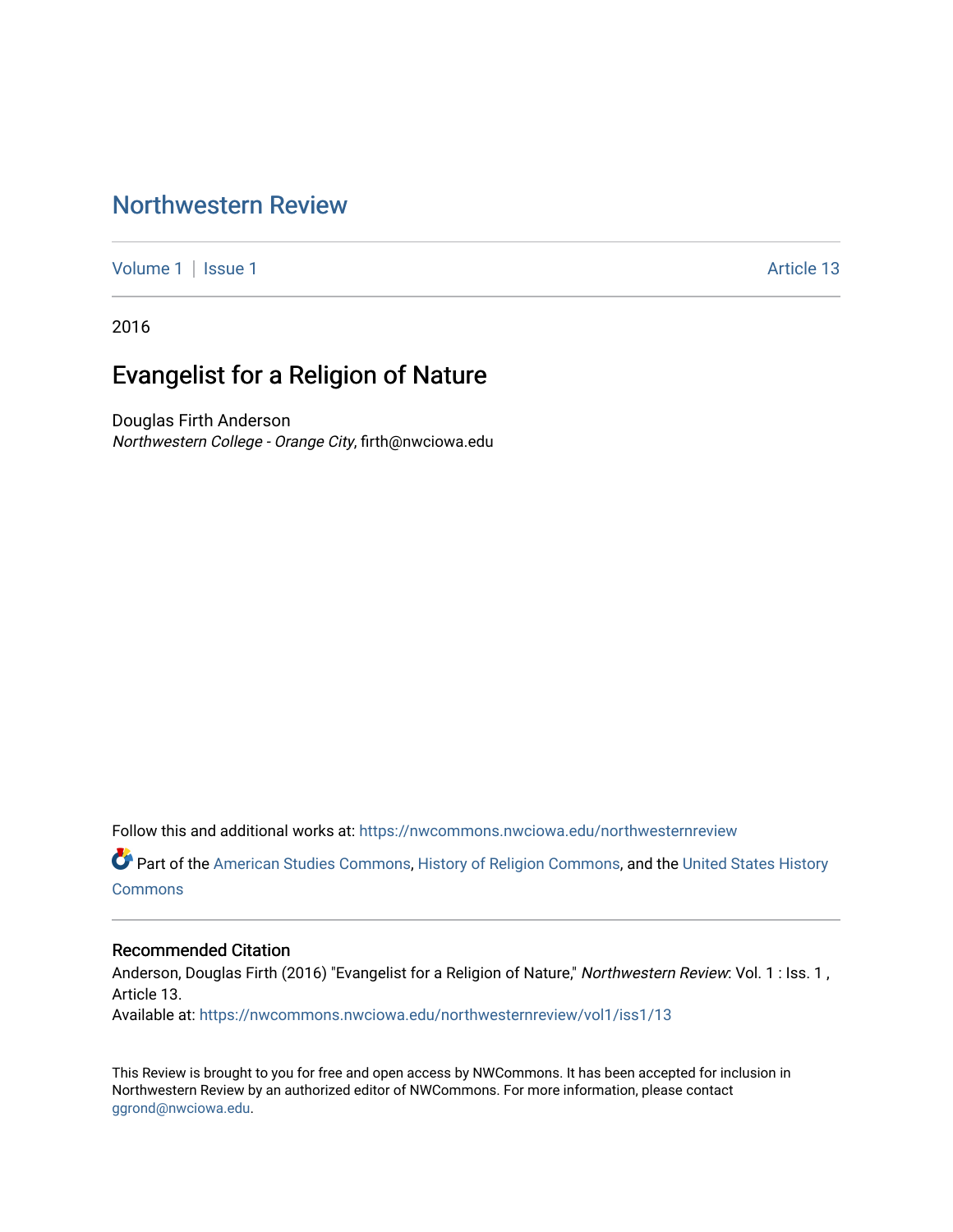# Evangelist for a Religion of Nature

#### **Abstract**

Donald Worster's A Passion for Nature: The Life of John Muir is a magisterial biography. It is the place to begin for understanding John Muir (1838-1914), the Scottish immigrant and popular U.S. Gilded Age and Progressive Era naturalist most famous as the self-appointed spokesperson for Yosemite Valley, the founder of the Sierra Club, and the most outspoken opponent of the damming of Hetch Hetchy Valley by the City of San Francisco. Worster explores Muir's tensions and contradictions. He also astutely analyzes Muir's religiously-inflected "passion for nature." He clarifies that Muir was not a neo-Transcendentalist, let alone a Buddhist, but rather an evangelist for nature (creation) who never fully left behind the biblicist, anti-creedal, and anti-institutional sensibilities of the Campbellite Protestantism of his father.

#### About the Author

Dr. Anderson specializes in the history of the American West and American religious history. He earned a doctorate in the latter subject and spent a year studying at the Buffalo Bill Historical Center in Cody, Wyoming.

He is co-author of Pilgrim Progression: The Protestant Experience in California, and his articles and book reviews have been published in Western Historical Quarterly, Religion and American Culture, and Fides et Historia, as well as in encyclopedias of the Great Plains and American West.

He has also teamed with other religion scholars on a comprehensive and comparative study of the impact regions have on religion's role in American public life, which resulted in eight geographically based books.

In 2014, Dr. Anderson co-authored a history of Orange City, Iowa, the town where Northwestern College is located. Part of the "Images of America" series by Arcadia Publishing, Orange City traces the development of the town from its founding in 1869 through the present.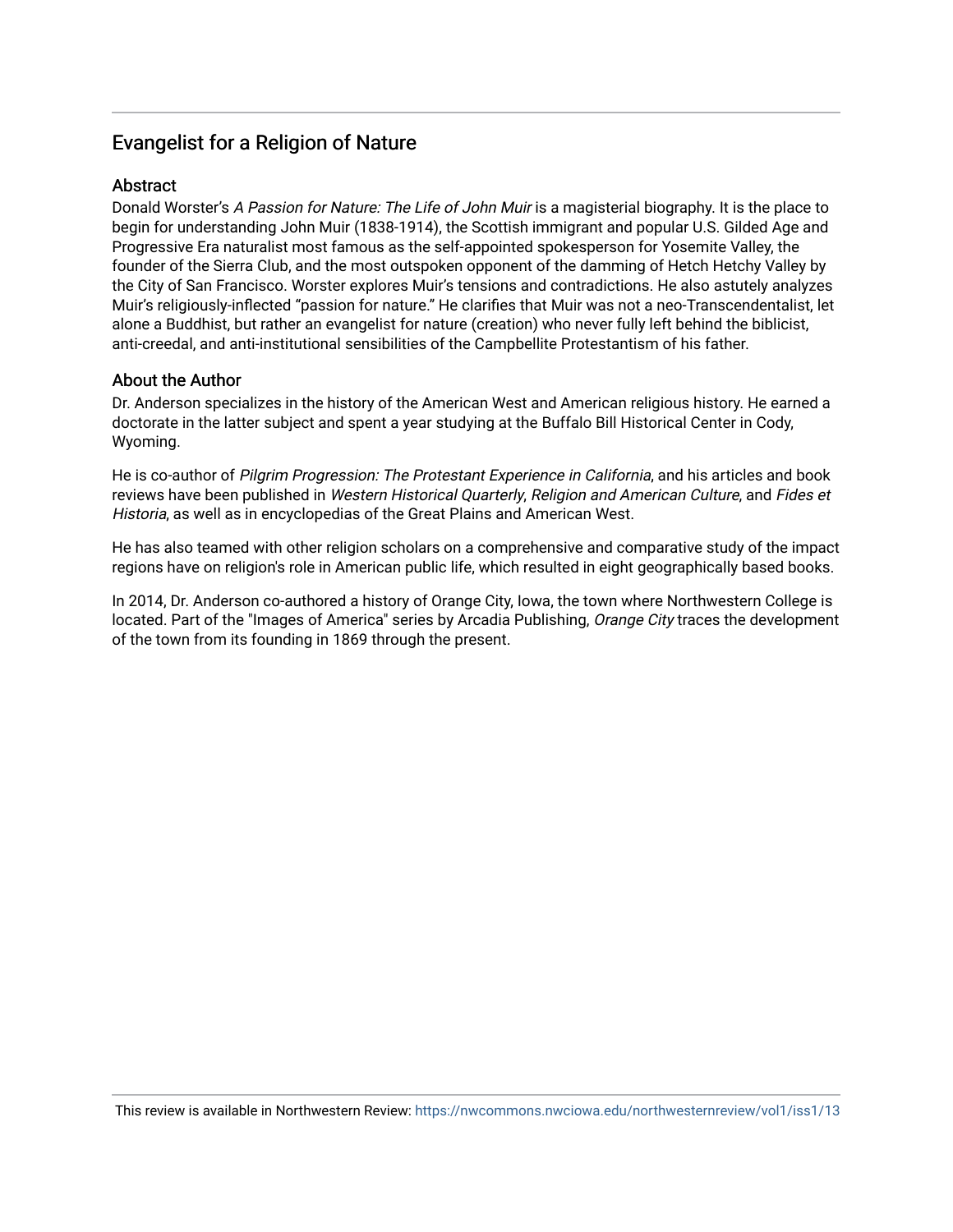## **Evangelist for a Religion of Nature**

by Douglas Firth Anderson, Ph.D.

# **Donald Worster,** *A Passion for Nature: The Life of John Muir* **(New York: Oxford University Press, 2008).**

Summer in North America is the season when many citizens become, for a brief time, tourists. John Muir (1838-1914) was ambivalent about tourists. On the one hand, he scorned how superficially many encountered nature and how their demands for comfort drove "improving" nature. On the other hand, not only did he usually welcome the opportunity to talk with tourists about nature—especially in Yosemite Valley—he was arguably the most famous and effective voice in a conservation movement that developed in the Gilded Age and Progressive Era. This movement led to, among other things, setting aside parks to preserve a wilder nature for tourists.

I am not ambivalent, however, over the release of a paperback edition of Donald Worster's biography of John Muir. This is good news. A print copy is now more affordable. The book is well worth reading in whatever format, and even while on vacation. (I was reading it in some of my travels around Iowa and Michigan.) The book also deserves further critical reflection.

This is Worster's second biography of a Gilded Age and Progressive Era figure. His first, *A River Running West* (2001), is on John Wesley Powell (1834-1902). Powell's life parallels that of Muir in some important ways. Although neither was from the West, both became intimately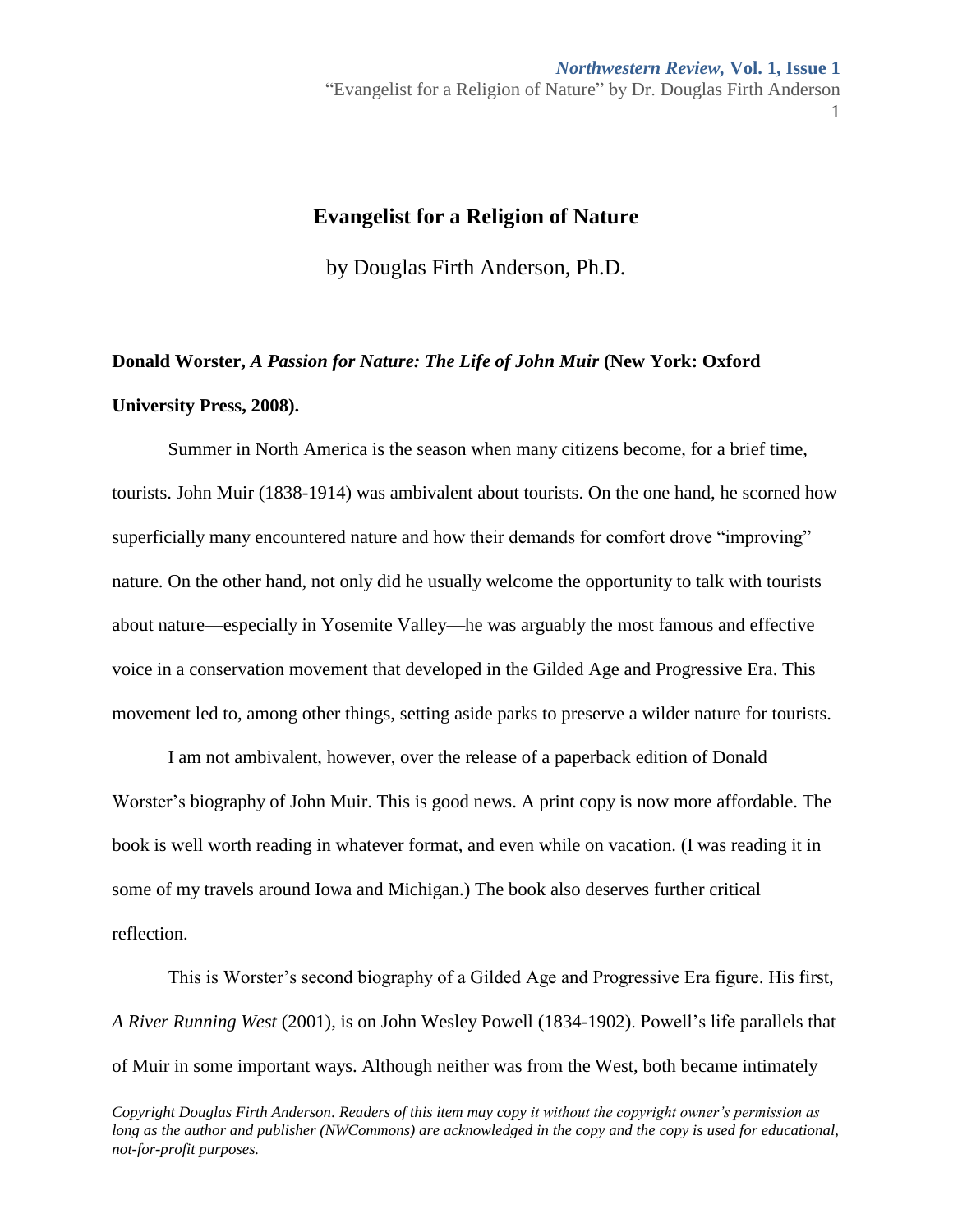rejected the earnest evangelicalism of their families and found in science a metanarrative more convincing than Protestant orthodoxy. Both men began but never finished a college degree. Both became spokesmen for taking

seriously the beauty,

l



**Muir's name is most closely associated with the Yosemite Valley which he helped set aside as a national park. Image from the author.**

integrity, interconnections, and limits of nature— "that part of the world that we humans did not create" (p. 8). However, for Muir the author had more intimate personal sources to work with than for Powell. Thus Worster's Muir seems more fully human than his Powell.

Biography "remains the [historical] profession's unloved stepchild," suspect largely because of the tendencies of practitioners to privilege the individual historical agent over the constraints of time and place—history, in short, as the story of Heroes and Heroines.<sup>1</sup> Worster is too practiced a historian to present Muir as a Hero for Nature, although he does note how one devotee considered Muir "'a man who is Nature'" (p. 458). Instead, he explores Muir's tensions

associated with the region—Powell especially with the Grand Canyon, Muir with Yosemite. Both

<sup>1</sup> David Nasaw, "AHR Roundtable: Historians and Biography," *American Historical Review* 114 (2009): 573.

*Copyright Douglas Firth Anderson. Readers of this item may copy it without the copyright owner's permission as long as the author and publisher (NWCommons) are acknowledged in the copy and the copy is used for educational, not-for-profit purposes.*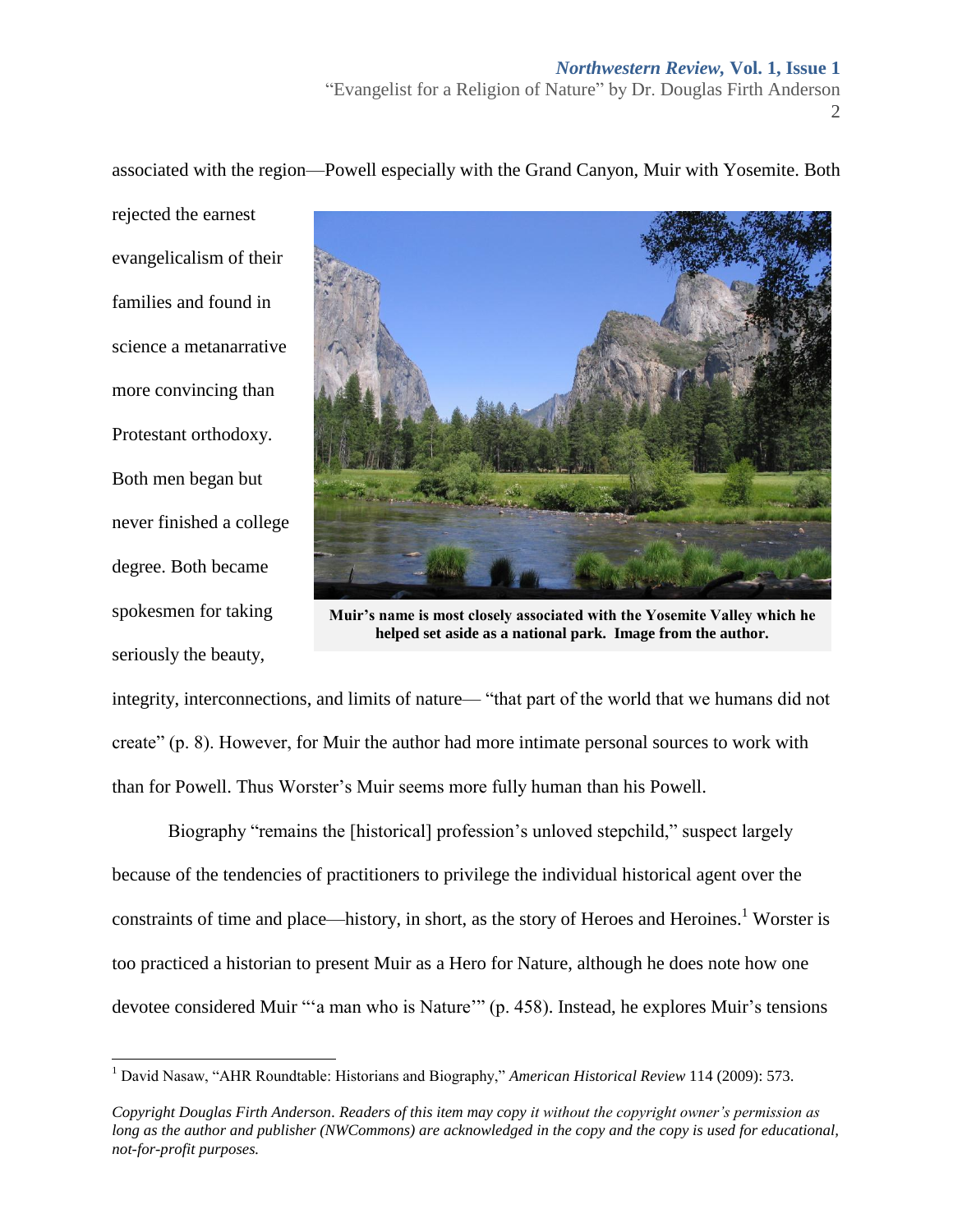and contradictions. Muir the immigrant from Scotland and a "perpetual newcomer" (p. 44) and inveterate wanderer is also the one who found a home in California. The Muir who was a devotee of the Romantic liberalism of Roberts Burns, William Wordsworth, and Alexander von Humboldt is also the Muir who was a millwright and who won a prize at the 1860 Wisconsin State Fair for his various mechanical inventions. The young Muir who hated the drudgery of working the land of his family's Wisconsin farm and left it and conventional life behind at age twenty-two became the middle-aged Muir who managed the extensive holdings of his wife's family orchards in California—and at his death left an estate worth some "four million in today's dollars" (p. 463). The Muir who radically opposed hierarchical society and religion in the name of an egalitarianism that respected the worth of all creatures is also the Muir who seldom voted yet who came to regularly hobnob with the social elite—politicians included—of both coasts (at the request of the family, he wrote a eulogy for Edward Harriman, wealthy head of the Southern Pacific Railroad).

Worster's paradoxical Muir is at home in the Gilded Age. True, he marginalized himself from his family and from society as he wandered from Madison, Wisconsin to the Province of Ontario to Georgia and Florida and to California with no stable means of support, avoiding the Civil War. Yet like Scottish immigrant Andrew Carnegie, Muir was imbued with a sense of self and with Anglo American mores of independence, diligence, gregariousness, thrift, and optimism that privileged him in American society once he found his calling. Also like Carnegie, despite the image of self-reliance, Muir's success was inextricable from the help—and prodding—of others. Indeed, as Worster makes clear, without women such as Jeanne Carr and Louisa Strentzel, few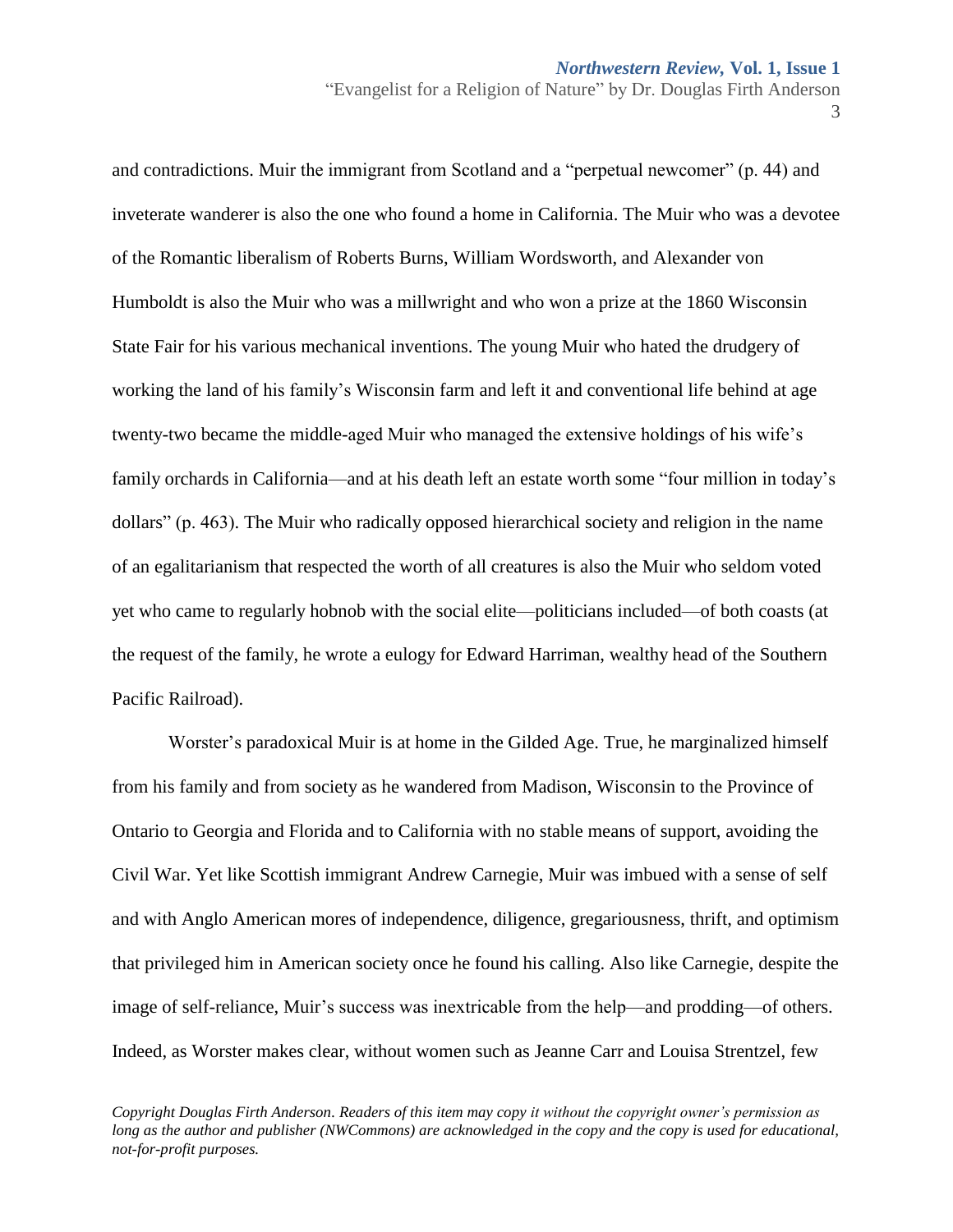would ever have heard of Muir. Jeanne Carr, whose husband Ezra taught science at the young University of Wisconsin and then at the younger University of California, was a consistent intellectual mentor to Muir, helping him blend science with enthusiasm into what Worster terms "a passion for nature" (p. 5). She shrewdly introduced Muir to the Strentzels. Once he and Louisa (Louie) married, the latter afforded him both domestic grounding—familial and financial—and the intimate understanding that allowed him to range away from home for months at a time.

For Worster, it is as a religiously-inflected reformer that Muir is most significant and also most "of" the Gilded Age. Muir's "passion for nature" was at the heart of his vision for reform. The mature Muir, argues Worster, voiced a "gospel [that] depicted a morally pure, benign, and gentle Nature" (p. 458). Humans have become "alienated" from this nature; through science and "direct experience of wild, natural beauty" people can "reestablish contact" and "be healed" (pp. 214, 215). In this, Muir was of his time in that he had an audience prepared to hear him: "mainly…those who had grown up in but given up on traditional Protestant Christianity. They had ceased going to church or looking to the established ministry for answers…Whether they went into business or education, law or the arts, they commonly hungered for a faith to replace the one they had known as children" (p. 415). Muir was also more of the Gilded Age than the Progressive Era. As Worster makes clear, Muir was perspicacious about the interrelationships of nature but relatively myopic about social forces and institutions. It was more professionallyformed, institutionally-attuned reformers like Robert Underwood Johnson and Warren Olney— "progressives" —that channeled his "gospel" into a driving force for the formation of the Sierra Club and a broader conservation movement.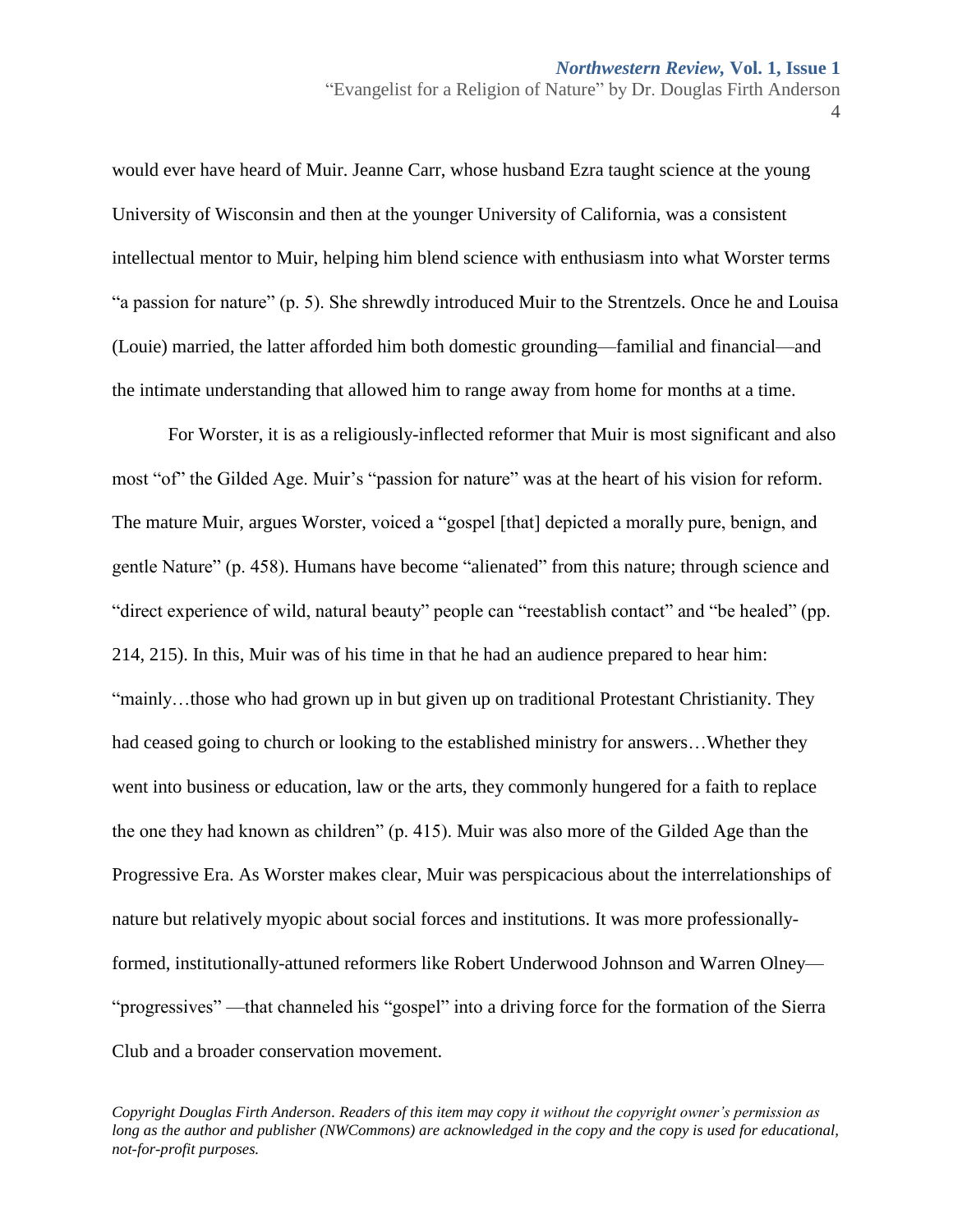### *Northwestern Review,* **Vol. 1, Issue 1**

"Evangelist for a Religion of Nature" by Dr. Douglas Firth Anderson 5



**John Muir and President Theodore Roosevelt at Glacier Point, Yosemite National Park, 1903. Image from the [Library of Congress Prints and Photographs Division.](http://loc.gov/pictures/resource/cph.3g04698/)**

Worster's Muir is a Gilded Age evangelist for a religion of nature. The author rightly clarifies that Muir was religiously formed not in Scots Presbyterianism but rather in the Christian movement of Thomas and Alexander Campbell. The Campbells were Scots who emigrated to the United States and sought to "restore" Christianity to what they understood to be its original New Testament organization and experience. Campbellite Christians (reflected now in such groups as the Disciples of Christ and Churches of Christ) combine a rationalist biblicism with conversionist piety. They were—and still are, for the most part—fiercely anti-denominational,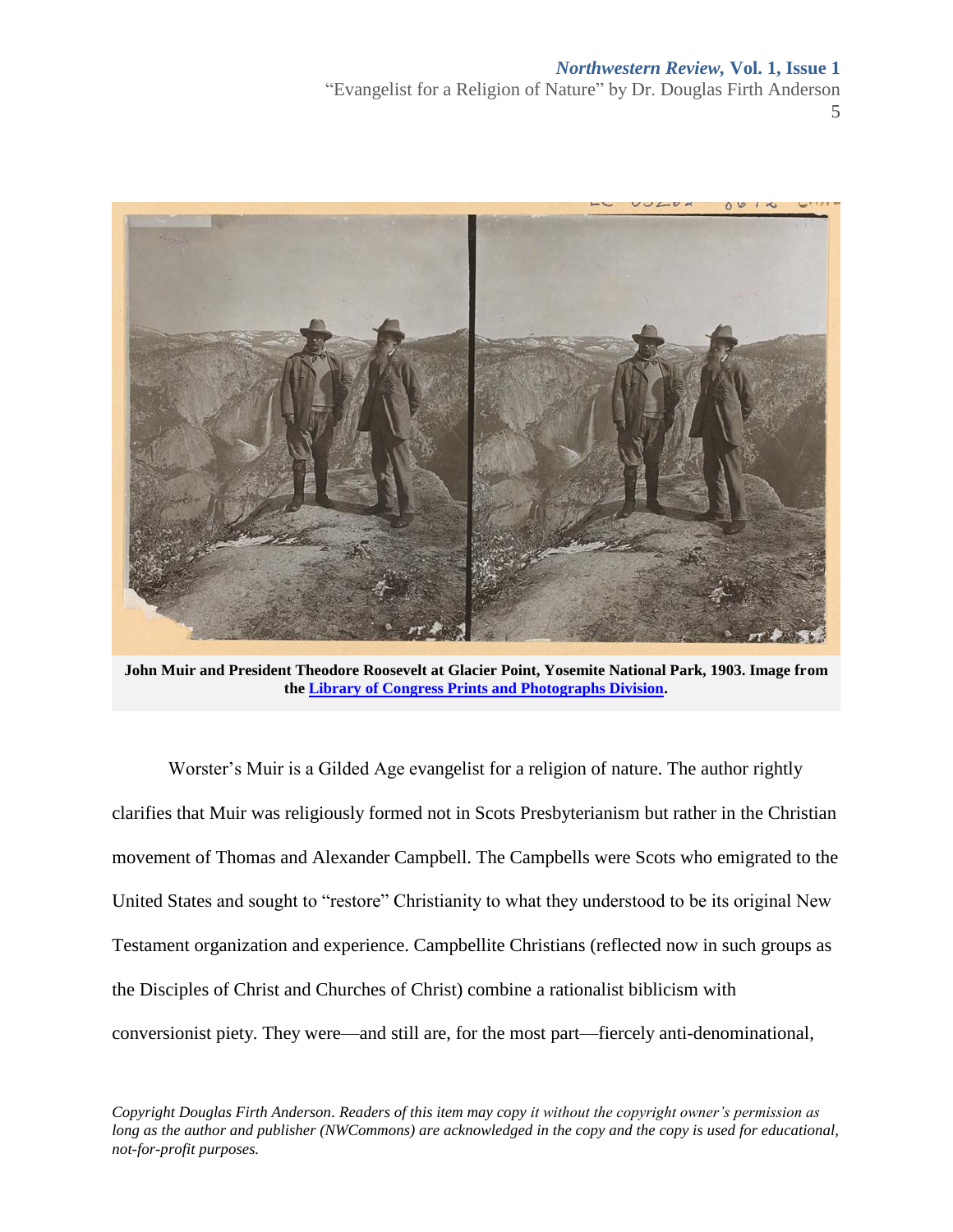anti-clerical, and anti-creedal. Philosophically, this Protestant tradition was rooted in Scottish Common Sense, a moderate Enlightenment stance that allowed for the supernatural as well as science. Worster astutely points out that while Muir left his father Daniel's Protestant Christianity, he was as much an evangelist as was his father—in fact, a better one. The gospels of father and son were different, but the anti-formalist religiosity of each was on the same continuum.

Worster presents all of this thoroughly, engagingly, and persuasively. Yet I am disappointed in aspects of his book. No doubt writing compelling biography for a general as well as academic audience necessitates minimizing analytical discussions. Perhaps the publisher was strict on length of narrative and notes. Perhaps a combination of these or some other factors were at play. Nevertheless, in at least three areas I think the author was unnecessarily muted.

First, while the bibliography is extensive, and the notes plentiful, Worster minimizes historiographic context. If one is not already familiar with Muir or the conservation movement, one could miss that Worster is making choices amidst sometimes contested issues. Further, it is not always clear which of the many possible sources are informing his judgments in any given instance. For instance, when he is analyzing Muir's perceptions of the Indians of Yosemite (pp. 162-163), is he really drawing only on Muir's writings and not on any of the interpreters in his bibliography? Only Muir is cited.

Second, the importance of Muir for the American West is largely implicit rather than explicit. In Worster's account, it is clear that California became Muir's home, and that next to California in Muir's affections and work was Alaska. His importance in the setting aside of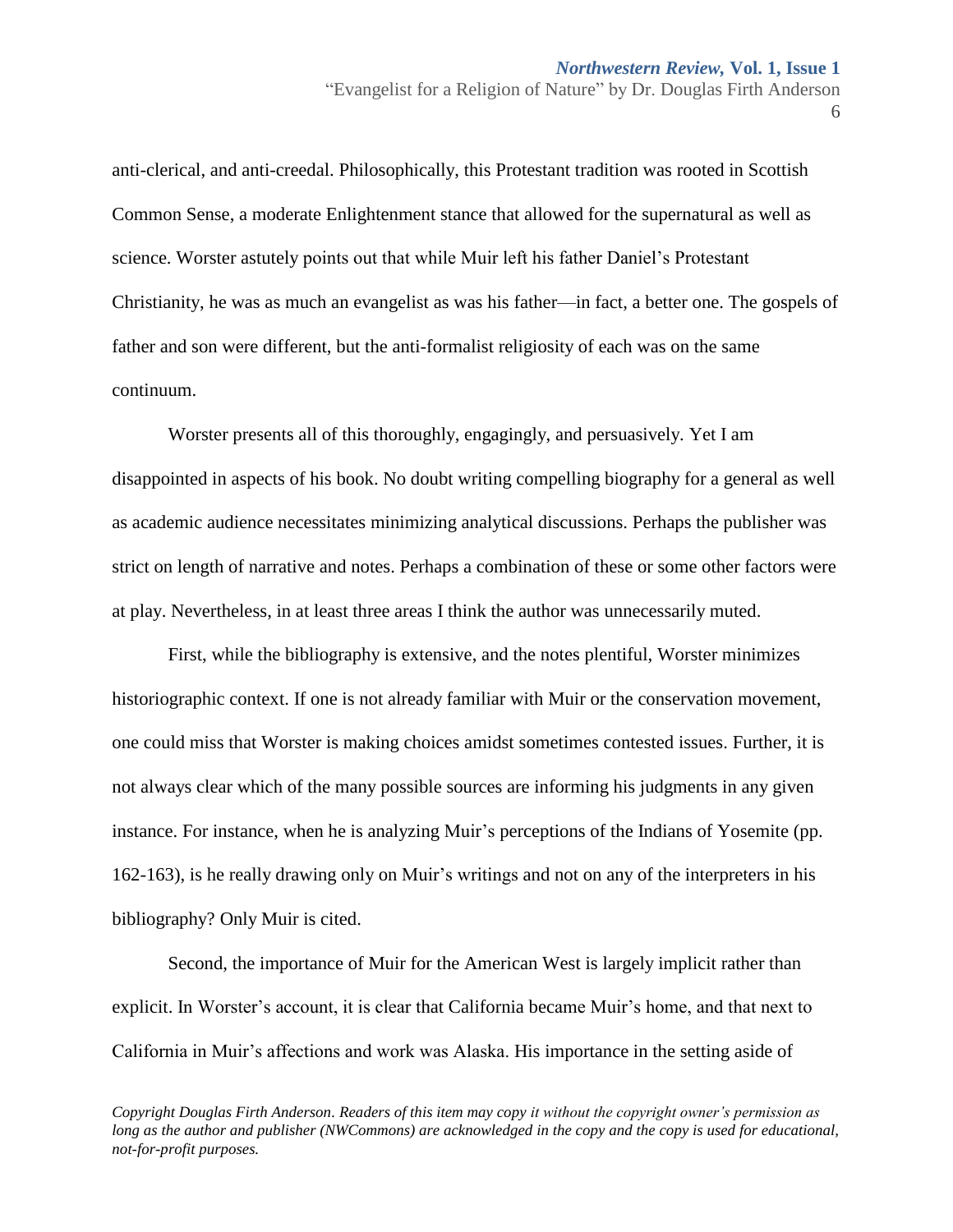mostly western "wild" public lands by the federal government, and even more in the shaping of an ideology for conservation, is also made clear. But wasn't Muir key in shaping perceptions of the West as a region? Moreover, wasn't he central in developing what Kevin Starr has termed the "California Dream," a fluid Western variant of the American Dream (three of Starr's multivolume cultural history of California are in Worster's bibliography, p. 501)? What about the significance of Muir for the rise of western tourism, or of his battle over the damming of the Hetch Hetchy Valley for the history of water and California? Such questions are left unaddressed. This is especially puzzling given some of Worster's previous work. His essay "New West, True West" was a seminal one in delineating what was then the new "New West" school of historians. He opened that essay with this self-identification: "I say to my colleague in Chinese studies that I teach western history."<sup>2</sup> Further, his bibliography doesn't include his own *Rivers of Empire: Water, Aridity, and the Growth of the American West* (1985), a major contribution to the history of what he termed the "hydraulic West."

 $\overline{a}$ 

<sup>2</sup> Donald Worster, "New West, True West," in *Under Western Skies: Nature and History in the American West*, idem (New York: Oxford University Press, 1992), 19.

*Copyright Douglas Firth Anderson. Readers of this item may copy it without the copyright owner's permission as long as the author and publisher (NWCommons) are acknowledged in the copy and the copy is used for educational, not-for-profit purposes.*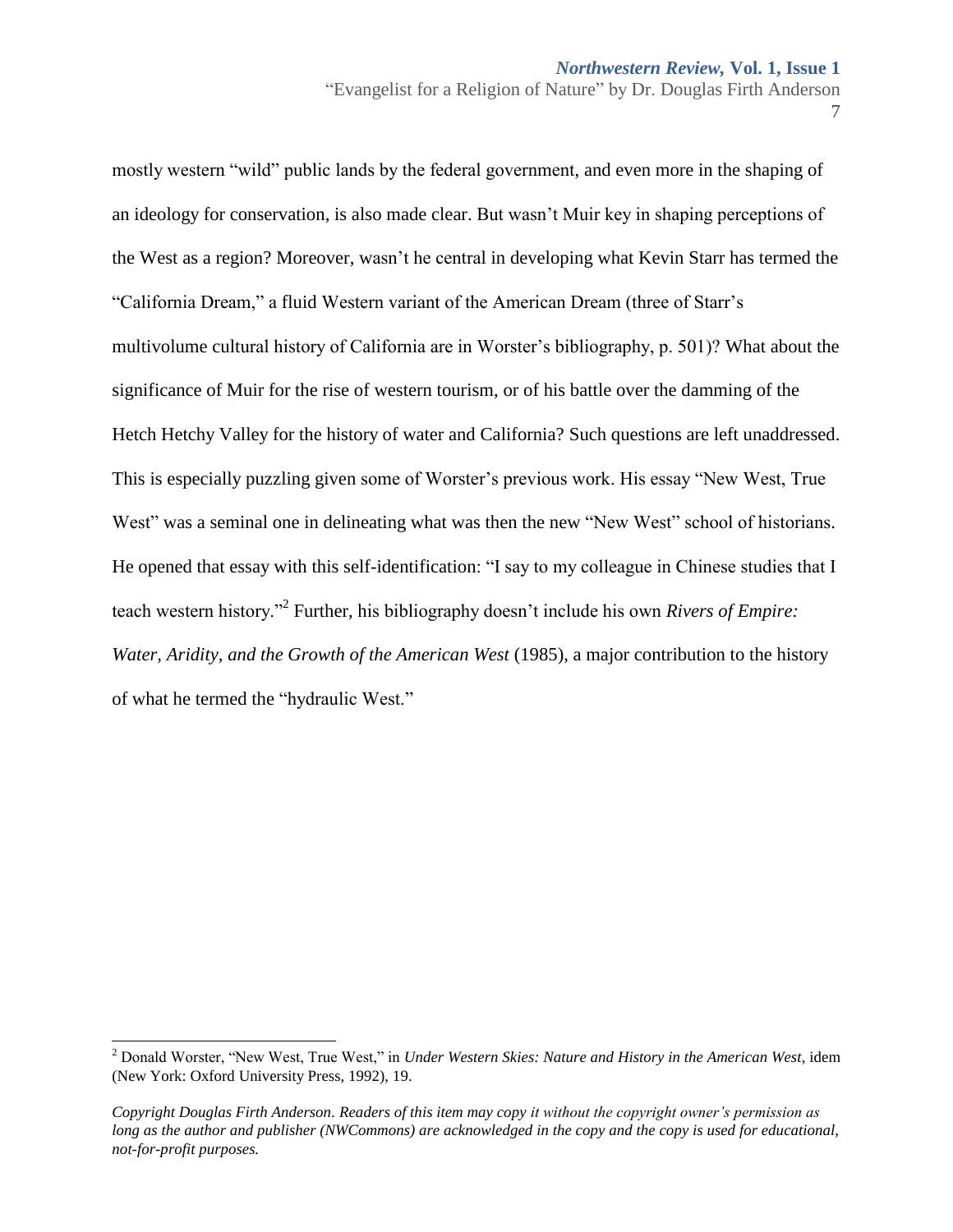## *Northwestern Review,* **Vol. 1, Issue 1**

"Evangelist for a Religion of Nature" by Dr. Douglas Firth Anderson 8



**Muir was fascinated by glaciers, and he spent the bulk of his time in Alaska examining places such as Glacier Bay. Image from the author.**

Third, while Worster gives Muir's religious background and development the most thorough and thoughtful assessment to date, he underplays Muir's religious significance for the Gilded Age and Progressive Era. In the course of deftly distinguishing the conservation movement from other reform movements, Worster notes that conservationists "had much in common with the school of philosophy known as pragmatism" (p. 307). Muir in particular "was a pragmatist more in the style of the tender-minded William James than the tough-minded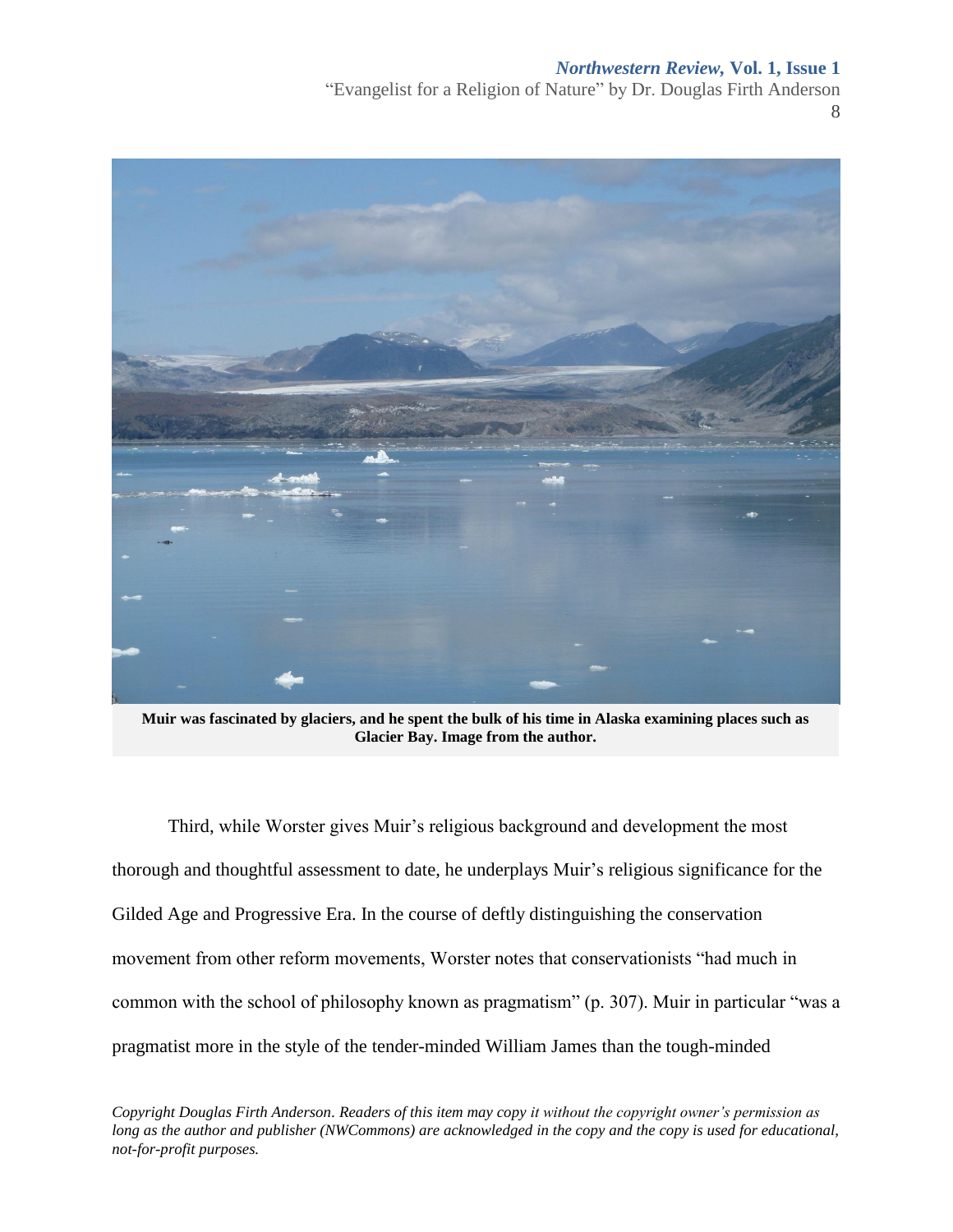Chauncey Wright" (p. 308). James, of course, wrote about religion as well as philosophy and psychology. In his *The Varieties of Religious Experience*, James's description of "the religion of healthy-mindedness," seen in those "whose soul is of … sky-blue tint, whose affinities are rather with flowers and birds and all enchanting innocencies than with dark human passions, who can think no ill of man or God," seems a fairly apt description of Muir's liberalizing religious sensibilities. A bit further in his discussion, James adds that liberal Christianity (Protestantism) has found in the "'theory of evolution'" the grounds "for a new sort of religion of Nature, which has entirely displaced Christianity from the thought of a large part of our generation.<sup>33</sup> What James the philosophical pragmatist was discerning at the turn to the twentieth century was a religious realignment among some Americans. Worster rightly analyzes Muir's religious development. I applaud his stress on the ongoing Protestant resonances of Muir's religiosity for understanding nature and for understanding the origins of the conservation movement. I hope his analysis short-circuits any remaining attempts to remake the mature Muir into a Transcendentalist, let alone a Buddhist. Yet a religion of nature was not something that only those no longer affiliating with churches found compelling. Joseph LeConte, a hiking companion of Muir, a charter member of the Sierra Club, and science faculty at the University of California, remained a member of First Presbyterian Church, Berkeley until his death while on the first club outing (p. 389), and William Badè remained Professor of Old Testament at Berkeley's Pacific Theological Seminary while serving as editor of the *Sierra Club Bulletin* and later as Muir's

 $\overline{a}$ 

<sup>3</sup> William James, *The Varieties of Religious Experience: A Study in Human Nature. Being the Gifford Lectures on Natural Religion Delivered at Edinburgh in 1901-1902* (New York: Mentor Book, 1958), 77, 85.

*Copyright Douglas Firth Anderson. Readers of this item may copy it without the copyright owner's permission as long as the author and publisher (NWCommons) are acknowledged in the copy and the copy is used for educational, not-for-profit purposes.*